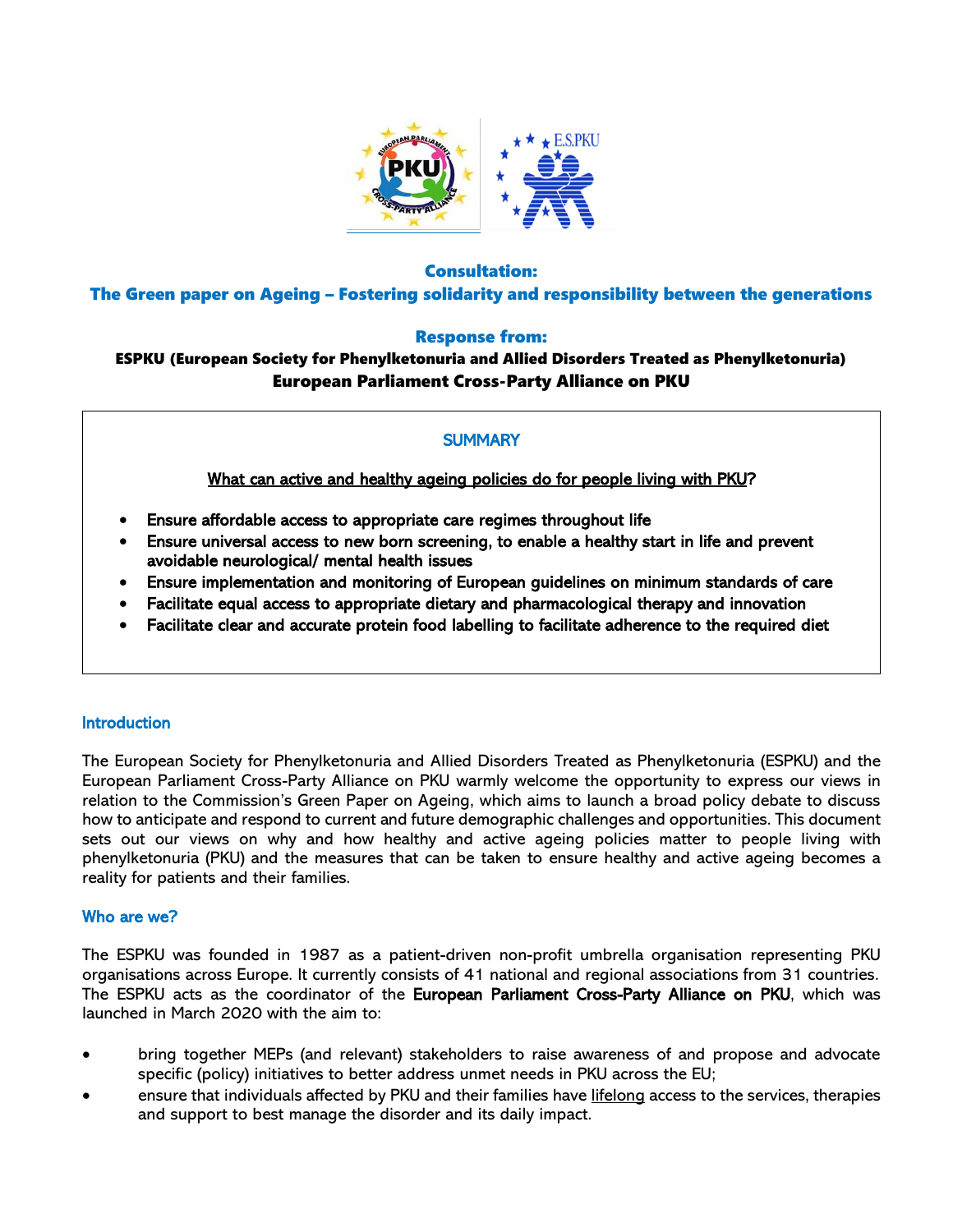### What is PKU?

There are currently approximately 45,000 people in Europe living with PKU - a rare metabolic condition diagnosed through new born screening. PKU affects a person's ability to break down phenylalanine, an amino acid present in protein. When phenylalanine builds up in the bloodstream, it can lead to intellectual and physical disability. Treatment consists of a protein restricted diet for life; however, research has demonstrated that adherence to dietary therapy as well as access to the foods required is a challenge for many people living with PKU. Pharmacological therapies with proven efficacy are available - but not to all individuals with PKU.

PKU can have lasting neurological, emotional, mental health and behavioural consequences. Moreover, it affects all dimensions of an individual's life as well as that of their families and carers. Co-morbidities (osteoporosis, high blood pressure, obesity, asthma, chronic ischemic heart disease) are common.



### General remarks

PKU is increasingly recognised by policymakers as a condition which needs attention. However, continued efforts are required to anchor it as a public health priority on the EU and national policy agendas, by exploring all avenues for policy action to improve the lives of those living with the condition.

The consultation on the Green Paper on Ageing is such an avenue, and we warmly welcome this initiative and the balanced stance it is taking in terms of the challenges as well as the opportunities with respect to societal ageing.

In addition, ESPKU and the Cross-Party Alliance welcome the Green Paper's life-cycle approach – rather than focus on old age only - reflecting the universal impact of ageing, as well as its focus on the personal and the wider societal implications of ageing. It is positive to note that the Commission is putting demographic developments and their implications high on the EU policy agenda.

We also welcome the Paper's reference to the European Pillar of Social Rights and its Action Plan, setting out a number of principles that relate directly or indirectly to areas impacted by ageing, e.g., long-term care, health care, and inclusion of people with disabilities. The Action Plan is intended to stimulate the development of the required policy responses to address demographic challenges; such as preventative measures to avoid ill health along the life cycle and the need for high-quality, accessible and long-term care. It also recognises the case for inclusion and empowerment and will provide guidance to Member States on how to ensure equality and equity within our societies.

#### Specific remarks

#### The need for access to appropriate healthcare and services throughout life

Growing older in the best possible health also relates to having access to appropriate, affordable and quality services throughout life. PKU is often – erroneously - seen as a paediatric condition. As a result, adequate transition regimes from child to adult care are lacking in many countries. This means that in many cases, patients get lost to follow up and go 'off the radar', with all the negative consequences that this entails for their mental and physical health and well-being. A recent German study shows that some 20% of adult PKU patients are lost when making the transition from child to adult services; this means that, in practice, patients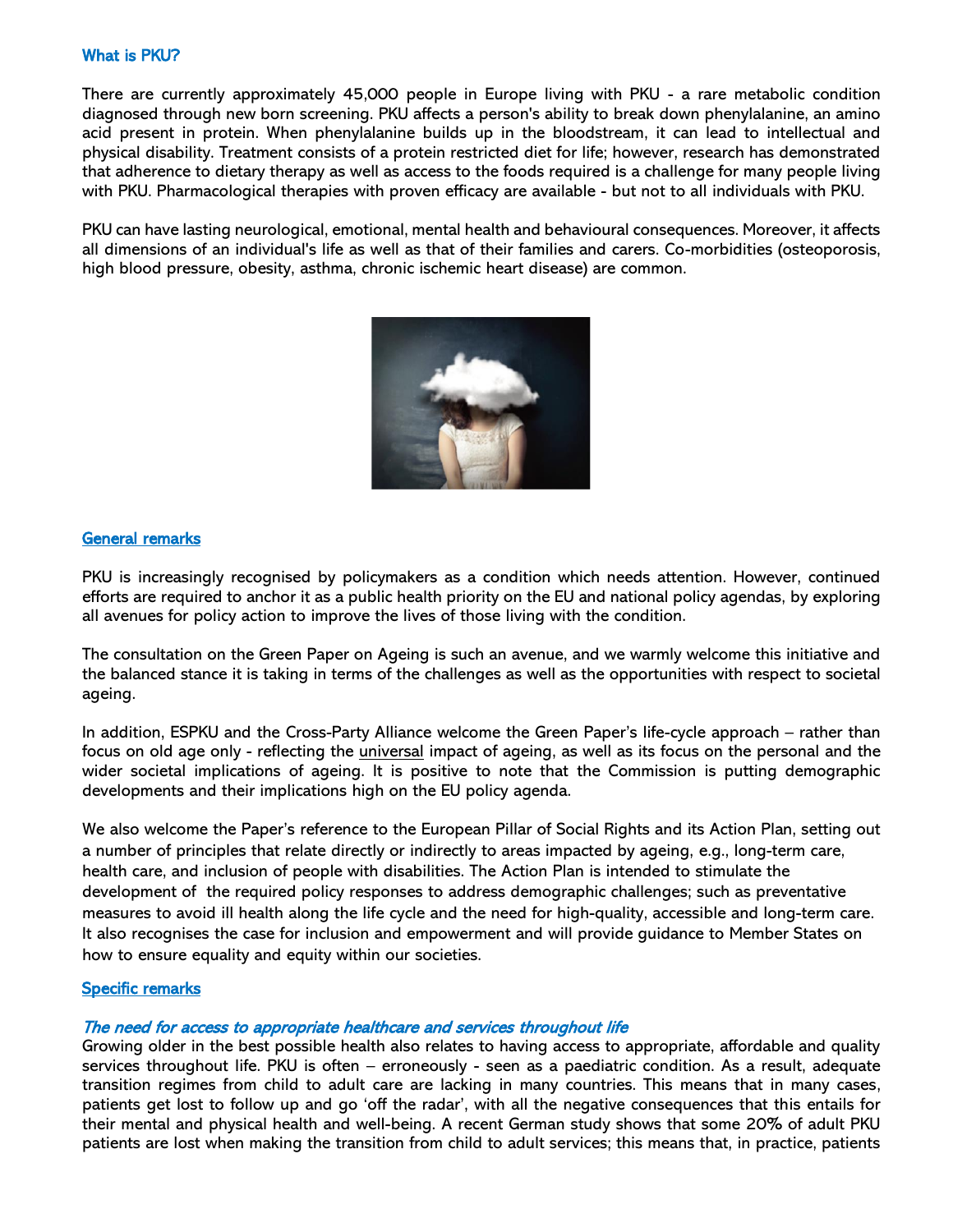are continuing to be seen in children's clinics in order not to lose them, which exposes them to a situation of no or inappropriate care. While pragmatic, this clearly does not constitute 'appropriate care'.

PKU needs to be recognised as a life-long condition; appropriate services, health care, treatment (including equal access to pharmacological innovation, as stated as a general priority in the recent new EU Pharmaceutical Strategy) and transition regimes should be put in place, in consultation with patients and their representative organisations. ESPKU's European PKU treatment guidelines, spelling out minimum standards of care for people living with PKU can be helpful in this respect.

While we agree that healthy and active ageing is a personal choice and responsibility as stated in the Paper, it is also true that it depends heavily on the environment in which people live, work and socialise. In the case of PKU, proactive measures – such a new born screening, access to dietary therapy and implementation of appropriate treatment guidelines providing guidance on minimum standards of care (currently being updated and revised) – are determining factors to 'help ensure that healthy and active ageing becomes an easier choice, including for those in situations of vulnerability'.

In this context it is also important to highlight the need for improved access to pharmacological and innovative therapies, as these can greatly enhance and contribute to quality of life, both of patients as well as families.

#### The need to cater for the unknown needs of older people living with PKU

As a result of new-born screening, dietary and pharmacological treatment, the first generation of older PKU patients will reach old age in the next decade.

It is therefore not yet known if there will be further complications in old age – for instance, as a result of years of adherence to a strict diet – and what the care needs consist of. In addition, there are gaps in knowledge with respect to the impact of PKU on the ageing body and mind. Long-term international collaborative studies are required in order to have clarity on these issues. What is already clear is that healthcare and long-term care systems will need to respond to this potential new care demand.

We therefore fully agree with the Green Paper's statement on the need for a 'comprehensive policy response, investing in quality services and infrastructure, as well as in healthcare research and innovation, ensuring the access to healthcare across the board'.

Member States already face common challenges in long-term care, which include ensuring access, and quality, of long-term care. However, quality long-term care is important to ensure personal dignity, choice and wellbeing. Currently, there are different quality standards and interpretations across the EU and Member States are at different stages of quality assurance. Again, ensuring the implementation of guidelines stipulating minimum care standards can provide support for patients as well as for care providers across the board. As the care needs and services for older PKU patients are currently still unknown, research and careful monitoring would be required to ensure that they enjoy the highest possible quality of life.

#### The need for genuine and universal access to new-born screening

The Green Paper rightly states that the years from early childhood to young adulthood 'affect us for the rest of our lives and that laying the right foundations early on can help prevent, limit and postpone some of the challenges linked to ageing'.

This is particularly relevant in the context of PKU as, by means of new-born screening, PKU can quite easily be detected – and therefore treated. In other words, access to new born screening is absolutely essential as it determines all elements of the life course and quality of life of persons living with PKU. While access to newborn screening is in place in many EU countries, there are marked access differences across the EU.

### The need to ensure access to dietary therapy and sound food labelling

The Paper also highlights that healthy and active ageing is about 'promoting healthy lifestyles throughout our lives; this includes our consumption and nutrition patterns and our levels of physical and social activity'.

Having access to the appropriate dietary treatment and products is crucial for people living with PKU. The diet is strict and severe as protein intake is highly restricted: people living with PKU cannot eat meat, fish or dairy products. The diet is also difficult to adhere to when socialising with friends (e.g. children's birthday parties, going out to dinner with friends…) and because the products required are not always available or affordable.